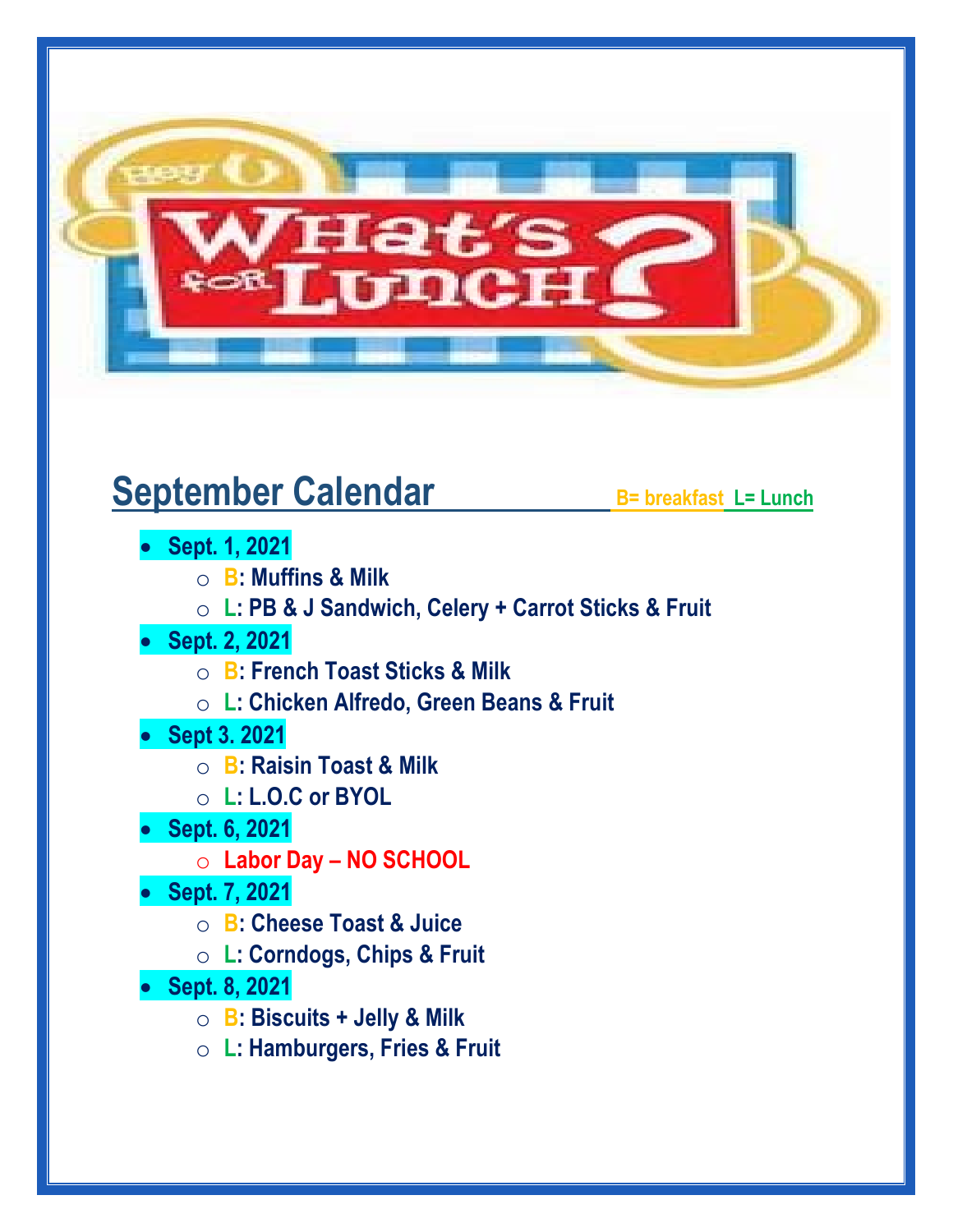• **Sept. 9 ,2021**

o **B: Pancake-on–a-Stick & Milk**

o **L: Pizza Bagel Bites, Salad & Fruit**

• **Sept. 10, 2021**

o **B: Cereal & Milk**

o **L: LOC or BYOL**

• **Sept. 13, 2021**

o **B: Pop tarts & Milk**

o **L: Salad Bar & Fruit**

• **Sept. 14, 2021**

o **B: Sausage Biscuits & OJ**

o **L: Chicken Nuggets, Fries, Rolls & Fruit**

• **Sept. 15, 2021**

o **B: Fruit bars & Milk**

o **L: Beanie Weanies, Rolls, & Fruit**

• **Sept. 16, 2021**

o **B: Oatmeal Bar & Milk**

o **L: Mac & Cheese, Green beans & Fruit**

• **Sept. 17, 2021**

o **B: Cereal & Milk**

o **L: Loc or BYOL**

• **Sept. 20, 2021**

o **B: Muffins & Milk**

o **L: Sandwich Bar, Chips & Fruit**

• **Sept. 21, 2021**

o **B: Biscuits + Jelly & Milk**

o **L: Taco Bar, Salad & Fruit**

• **Sept. 22, 2021**

o **B: Waffles & milk**

o **L: Chicken + Rice, Green Beans & Fruit**